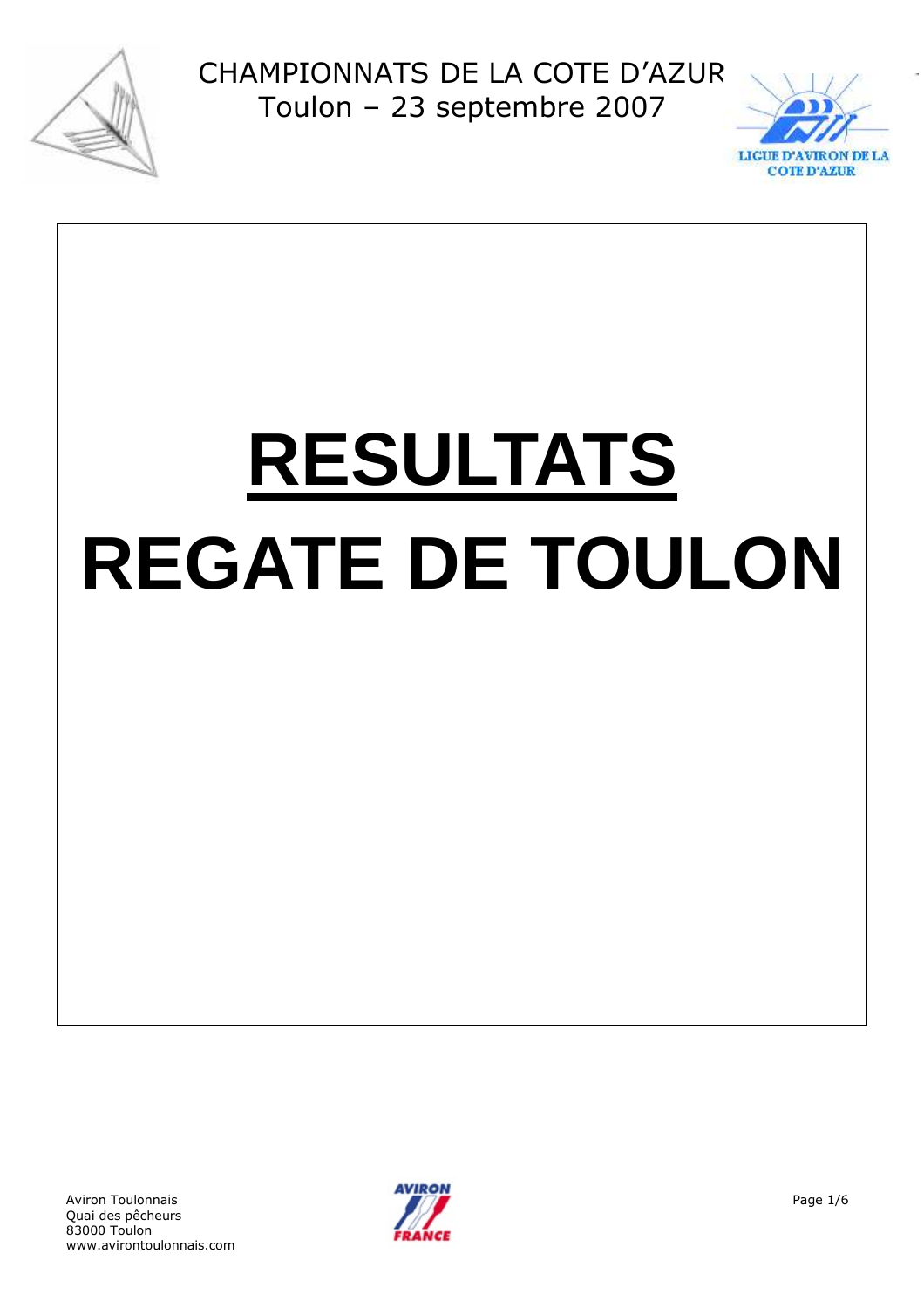



#### **COURSE N°1 3KM**

| <b>F/H SLO2X</b> | <b>CLUB</b>                                                | <b>EQUIPAGE</b>                                                                                                          | <b>TEMPS</b> | <b>CLASSEMENT</b> |
|------------------|------------------------------------------------------------|--------------------------------------------------------------------------------------------------------------------------|--------------|-------------------|
| $\overline{2}$   | LA CIOTAT                                                  | <b>MENOUX CHRISTELLE</b><br>RICHARD LIONEL                                                                               | 00:28,36     | $\mathbf{1}$      |
| 1                | AVIGNONSN                                                  | BOUDOUX NADIA<br><b>GONNET CAMILLE</b>                                                                                   | 00:33,03     | $\overline{2}$    |
|                  |                                                            |                                                                                                                          |              |                   |
| $FC4X+$          | <b>CLUB</b>                                                | <b>EQUIPAGE</b>                                                                                                          | <b>TEMPS</b> | <b>CLASSEMENT</b> |
| $\overline{4}$   | <b>AVIGNONSN 1</b><br>barreur: GONNET<br><b>CAMILLE</b>    | <b>LAVAL PHILIPPINE</b><br><b>MAUREL SARAH</b><br>RICHARD EMMANUELLE<br><b>RABINOWITCH LEA</b>                           | 00:16,40     | $\mathbf{1}$      |
| 6                | CANNES-MANDELIEU RC<br>barreur: BESSON<br><b>MEGANE</b>    | <b>STEIB CHARLENE</b><br><b>ILTIS CHARLENE</b><br>RICCO ANNE LAURE<br><b>TUR MARION</b>                                  | 00:17,05     | $\overline{2}$    |
| 5                | <b>MARSEILLE CA</b><br>barreur: QUERO TRISTAN              | <b>LARINI STELLA</b><br><b>DEVILLE AURELIE</b><br><b>RAPILLY MARIE</b><br><b>LENA MANON</b>                              | 00:17,20     | 3                 |
| 3                | TOULON AV<br>barreur VIDAL SACHA                           | <b>MAHIEU VIRGINIE</b><br>FICHEPOIL PAULINE<br><b>FONTAINE LAURE</b><br>MINERVA LISA                                     | 00:17,50     | 4                 |
|                  |                                                            |                                                                                                                          |              |                   |
|                  |                                                            |                                                                                                                          |              |                   |
| $HC4X+$          | <b>CLUB</b>                                                | <b>EQUIPAGE</b>                                                                                                          | <b>TEMPS</b> | <b>CLASSEMENT</b> |
| 8                | <b>TOULON AV</b><br>barreur: VIDAL SACHA                   | <b>VARNIER QUENTIN</b><br><b>BONNET MATTHIEU</b><br>PETRISSANS ANTOINE<br><b>DISS THIBAULT</b>                           | 00:14,44     | $\mathbf{1}$      |
| 12               | CANNES-MANDELIEU RC<br>barreur: PEREZ SONY                 | ROISIN PIERRE<br><b>LADIER MATHIEU</b><br><b>FABRE JEAN BAPTISTE</b>                                                     | 00:14,58     | $\overline{2}$    |
| 10               | <b>MARSEILLE CA</b><br>barreur: FOURNIER<br><b>ETIENNE</b> | <b>BOCAERT JORDAN</b><br><b>FAVERE CHARLY</b><br><b>DRANCOURT SIMON</b><br><b>MAGRO CLEMENT</b><br><b>RELJIC BASTIEN</b> | 00:15,00     | 3                 |
| 11               | <b>SETE RC</b><br>barreur : LEGEAY<br><b>ANTHONY</b>       | ANGUILLE JEAN<br><b>ESCLAPES ALEXANDRE</b><br>NICOLETTA LAURENT<br><b>TRON CHRISTOPHE</b>                                | 00:15,55     | 4                 |
| $\overline{7}$   | <b>TOULON AV</b><br>barreur: AUGEY ARNAUD                  | DE WOLF IAN<br><b>EMONT OLIVIER</b><br><b>BART LOIC</b><br><b>DREANO FLORIAN</b>                                         | 00:16,20     | 5                 |

| MIXTE4X+ | <b>CLUB</b>           | <b>EQUIPAGE</b> | <b>TEMPS</b> | <b>CLASSEMENT</b> |
|----------|-----------------------|-----------------|--------------|-------------------|
| 65       | LA CIOTAT<br>barreur: |                 | 00:28.29     |                   |



| <b>TEMPS</b> | <b>CLASSEMENT</b> |
|--------------|-------------------|
| 00:28,36     |                   |
| 00:33,03     | っ                 |

| <b>TEMPS</b> | <b>CLASSEMENT</b> |
|--------------|-------------------|
| 00:16,40     | 1                 |
| 00:17,05     | 2                 |
| 00:17,20     | 3                 |
| 00:17,50     | 4                 |

| <b>TEMPS</b> | <b>CLASSEMENT</b> |
|--------------|-------------------|
| 00:14,44     | $\mathbf{1}$      |
| 00:14,58     | 2                 |
| 00:15,00     | 3                 |
| 00:15,55     | 4                 |
| 00:16,20     | 5                 |
| 00:17,11     | 6                 |
|              |                   |
| <b>TEMPS</b> | <b>CLASSEMENT</b> |

| <b>TEMPS</b> | <b>CLASSEMENT</b> |
|--------------|-------------------|
| 00:28,29     |                   |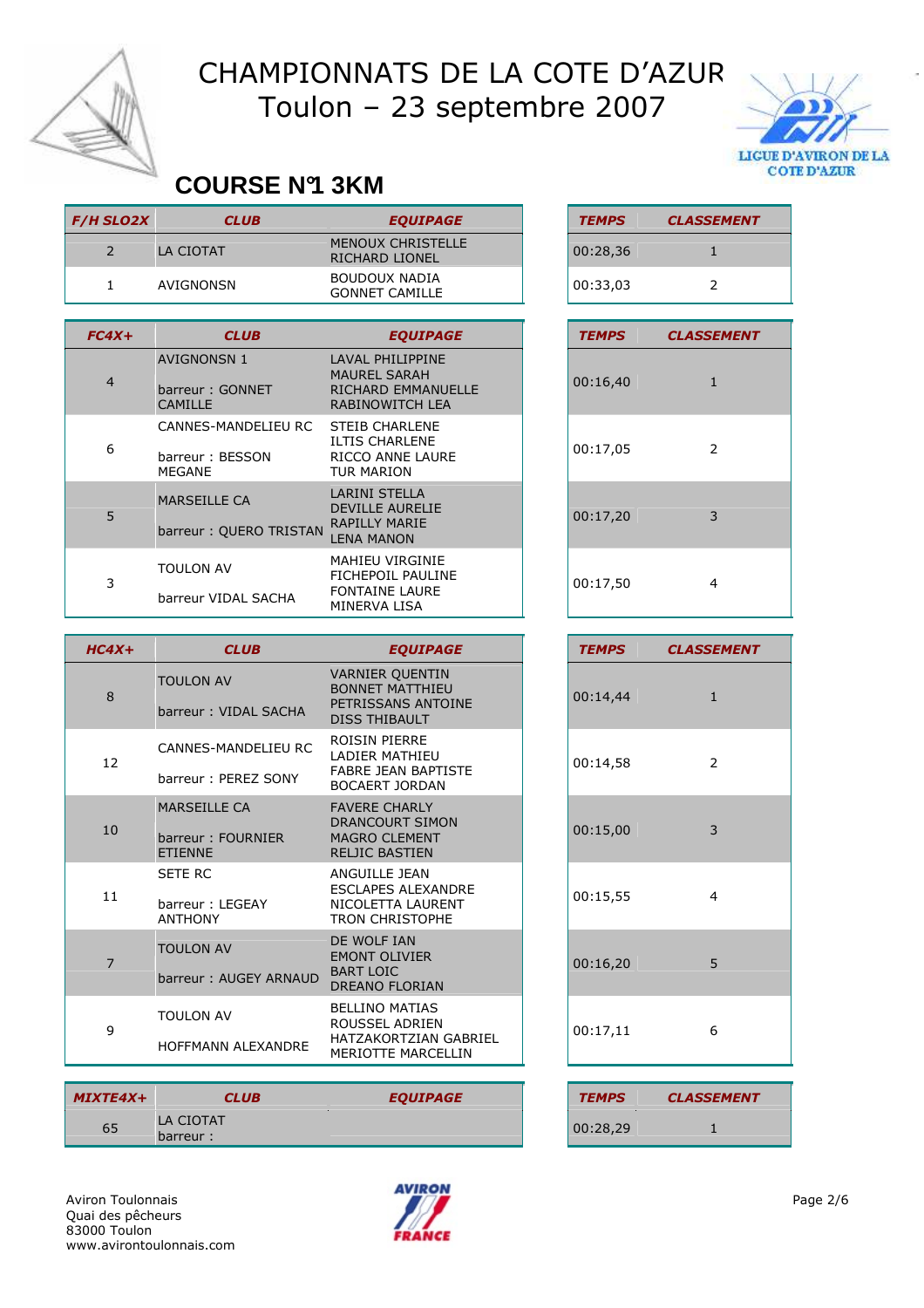



#### **COURSE N°2 6KM**

| <b>FS1X</b> | <b>CLUB</b>    | <b>EQUIPAGE</b>       | <b>TEMPS</b> | <b>CLASSEMENT</b> |
|-------------|----------------|-----------------------|--------------|-------------------|
| 13          | MARSEILLE CA 1 | ROYER NADEGE          | 00:34,25     |                   |
| 15          | STRASBOURG CA  | <b>QUENTIN CELINE</b> | 00:35,01     |                   |
| 14          | SETE RC 11     | SALABERT ISABELLE     | 00:44,23     |                   |

| <b>FS2X</b> | <b>CLUB</b>      | <b>EQUIPAGE</b>                                   | <b>TEMPS</b>   | <b>CLASSEMENT</b> |
|-------------|------------------|---------------------------------------------------|----------------|-------------------|
| 16          | NICE CN          | <b>GIRALDI CAROLINE</b><br><b>CHESTA FLORIANE</b> | 00:27,32       |                   |
| 17          | MARSEILLE ASPTT  | SANCHEZ CELINE<br>SOULLARD CELINE                 | 00:29,17       | 2                 |
| 19          | ASC <sub>1</sub> | DE RUNGS LYDIE<br><b>COSTE CORINNE</b>            | 00:33,01       | 3                 |
| 18          | MARSEILLE ASPTT  | LE CALVEZ GHISLAINE<br>LAGUILHON HELENE           | <b>FORFAIT</b> |                   |

| $FS4X+$ | <b>CLUB</b>               | <b>EQUIPAGE</b>                                    | <b>TEMPS</b> | <b>CLASSEMENT</b> |
|---------|---------------------------|----------------------------------------------------|--------------|-------------------|
| 21      | <b>MARSEILLE CA</b>       | <b>VITALI CAROLINE</b><br><b>BERNARD GENEVIEVE</b> | 00:25,00     | 1                 |
|         | barreur:                  | <b>BUNEL FANNY</b><br><b>TAYLOR EMILIE</b>         |              |                   |
| 23      | AVIGNON SN                | <b>CULTY CHARLOTTE</b><br><b>GUERRAND CAROLINE</b> | 00:25,22     | 2                 |
|         | barreur: BOUDOUX NADIA    | MENDOZA ADELINE<br><b>BOUDOUX JULIE</b>            |              |                   |
| 22      | <b>SETE RC</b>            | <b>NOVAK MARTINE</b><br>ANGUILLE AUDE              | 00:27,44     | 3                 |
|         | barreur: KEROMNES PIERRE  | <b>TRON CAROLE</b><br><b>ESCLAPES AURELIE</b>      |              |                   |
| 20      | LA CIOTAT SNA             | <b>BEGHAIN FABIENNE</b><br>AURIEMMA JOSETTE-CLAIRE | 00:28,11     | 4                 |
|         | barreur: SORBIER PHILIPPE | <b>HASSAN JOELLE</b><br>SBROGGIO NATHALIE          |              |                   |

| $HJ4X+$ | <b>CLUB</b>                                    | <b>EQUIPAGE</b>                                                                                 | <b>TEMPS</b>   | <b>CLASSEMENT</b> |
|---------|------------------------------------------------|-------------------------------------------------------------------------------------------------|----------------|-------------------|
| 24      | CANNES-MANDELIEU RC<br>barreur: BREMOND FABIEN | <b>GARNERO SEBASTIEN</b><br>RIBERO THIBAULT<br><b>VENTURELLI THOMAS</b><br><b>BESSON ROMAIN</b> | 00:23,36       |                   |
| 25      | MARSEILLE RC<br>barreur: CHERGUI HAKIM         | PILAT ALEXANDRE<br>PIROTAIS THIBAULT<br><b>BOUDET IDRIS</b><br>LAROULANDIE PIERRE               | <b>FORFAIT</b> |                   |

| <b>TEMPS</b> | <b>CLASSEMENT</b> |
|--------------|-------------------|
| 00:34,25     |                   |
| 00:35,01     | 2                 |
| 00:44,23     | 3                 |

| <b>TEMPS</b> | <b>CLASSEMENT</b> |
|--------------|-------------------|
| 00:27,32     | 1                 |
| 00:29,17     | $\mathcal{P}$     |
| 00:33,01     | 3                 |
| FORFAIT      |                   |

| <b>TEMPS</b> | <b>CLASSEMENT</b> |
|--------------|-------------------|
| 00:25,00     | 1                 |
| 00:25,22     | 2                 |
| 00:27,44     | 3                 |
| 00:28,11     | 4                 |

| <b>TEMPS</b>   | <b>CLASSEMENT</b> |
|----------------|-------------------|
| 00:23,36       | 1                 |
| <b>FORFAIT</b> |                   |

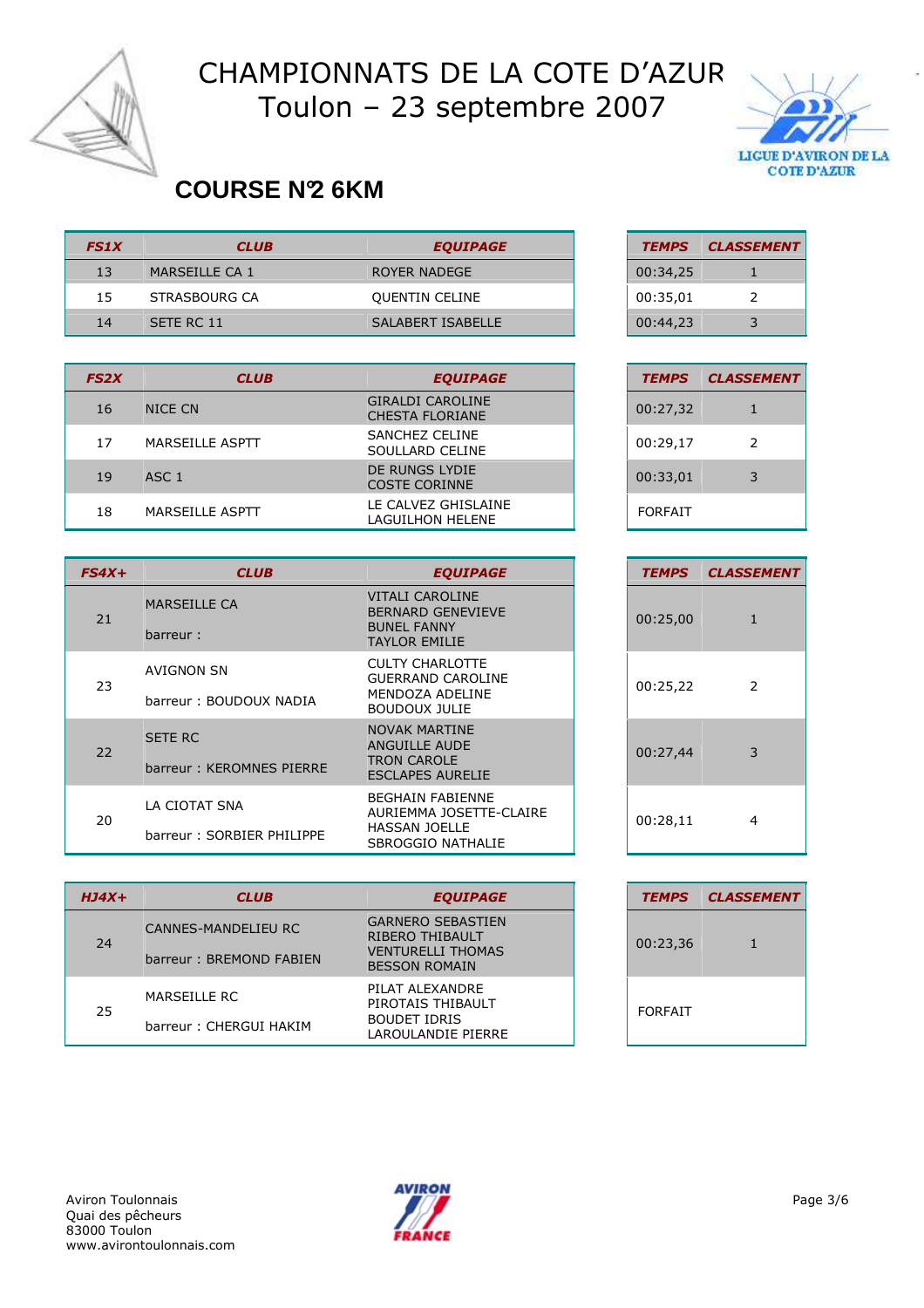



## **COURSE N°2 6KM (suite et fin)**

| <b>HSLO1X</b> | CLUB            | <b>EOUIPAGE</b> | <b>TEMPS</b> | <b>CLASSE</b> |
|---------------|-----------------|-----------------|--------------|---------------|
| 26            | LA CIOTAT SNA 6 | ZITO JEAN MARC  | 00:30,01     |               |

| <b>HSLO2X</b> | <b>CLUB</b>           | <b>EQUIPAGE</b>                                   | <b>TEMPS</b>   | <b>CLASSEMENT</b> |
|---------------|-----------------------|---------------------------------------------------|----------------|-------------------|
| 64            | <b>MARSEILLE RC</b>   |                                                   | 00:24,35       |                   |
| 61            | AVIRON CLUB SIX FOURS | AYELA AXEL<br>LAUTIER ANTONY                      | 00:27,21       | 2                 |
| 28            | <b>SALETTES SN</b>    | <b>MARTIN OLIVIER</b><br><b>BOURGEOIS EDOUARD</b> | 00:28,18       | 3                 |
| 27            | SETE RC 7             | LEGEAY PHILIPPE<br>NICOLETTA ALAIN                | 00:31,29       | 4                 |
| 63            | <b>MARSEILLE RC</b>   | <b>LEBLANC BENAIM</b>                             | <b>ABANDON</b> |                   |

| <b>TEMPS</b>   | <b>CLASSEMENT</b> |
|----------------|-------------------|
| 00:24,35       | 1                 |
| 00:27,21       | 2                 |
| 00:28,18       | 3                 |
| 00:31,29       | 4                 |
| <b>ABANDON</b> |                   |

TEMPS CLASSEMENT

| <b>HSLO4X+</b> | <b>CLUB</b>                                    | <b>EQUIPAGE</b>                                                                              |                | <b>TEMPS CLASSEMENT</b> |
|----------------|------------------------------------------------|----------------------------------------------------------------------------------------------|----------------|-------------------------|
| 29             | <b>CADEROUSSE</b><br>barreur: TRAVERS DELPHINE | PITRAS SEBASTIEN<br><b>GIBAULT ADRIEN</b><br><b>BROSSEAU LAURENT</b><br><b>BOUCHON CYRIL</b> | <b>FORFAIT</b> |                         |

| <b>TEMPS</b>   | <b>CLASSEMENT</b> |
|----------------|-------------------|
|                |                   |
| <b>FORFAIT</b> |                   |
|                |                   |

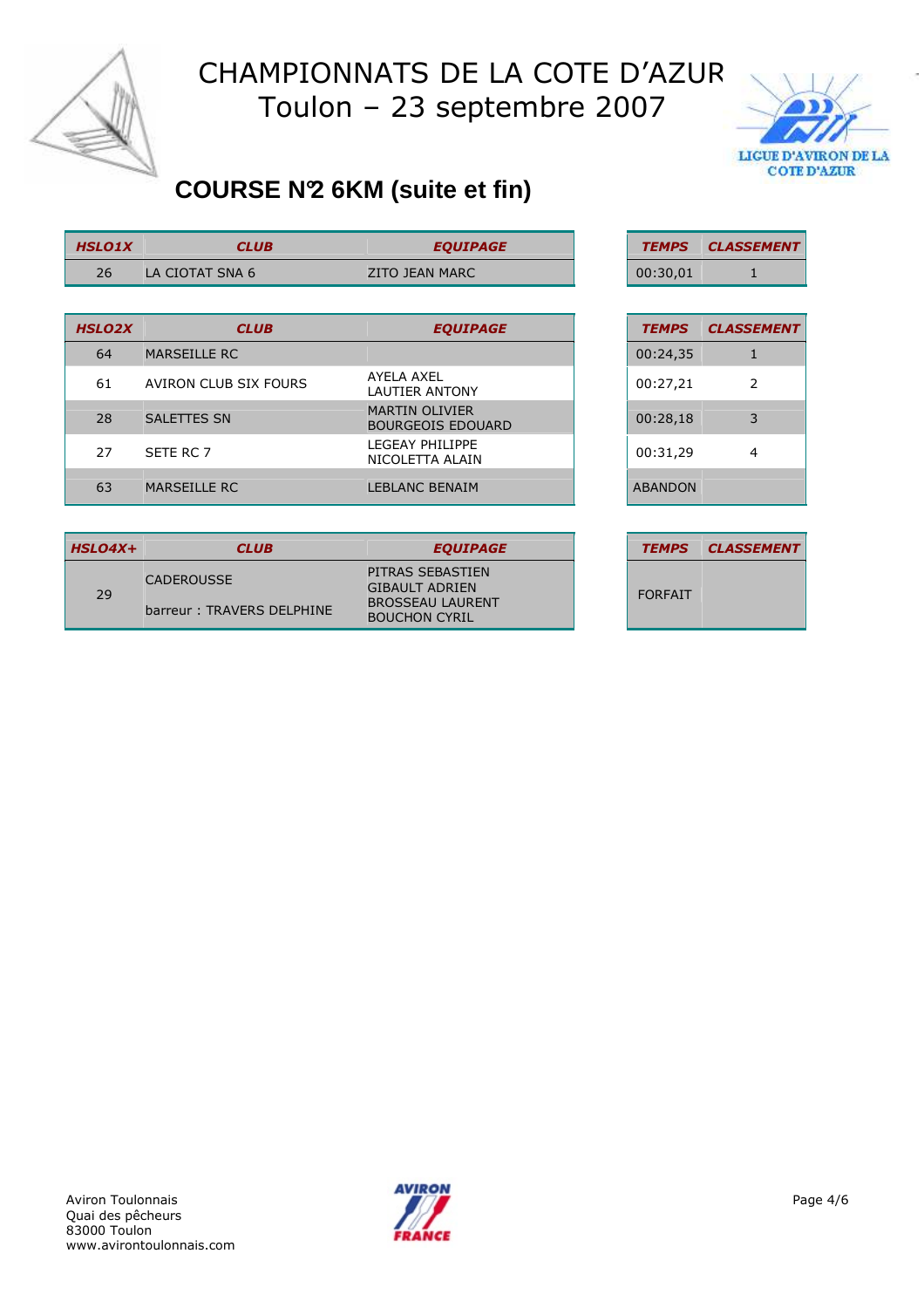



#### **COURSE 3 12 KM**

| <b>HS1X</b> | <b>CLUB</b>              | <b>EQUIPAGE</b>         | <b>TEMPS</b>   | <b>CLASSEMENT</b> |
|-------------|--------------------------|-------------------------|----------------|-------------------|
| 30          | MARSEILLE RC 1           | <b>BRIDE BENOIT</b>     | 00:48,59       | $\mathbf{1}$      |
| 35          | <b>TOULON AV 1</b>       | <b>VOGT DENIS</b>       | 00:49,27       | 2                 |
| 40          | <b>MONACO SN 1</b>       | <b>GIRALDI PHILIPPE</b> | 00:51,55       | 3                 |
| 62          | AVIRON CLUB DE SIX FOURS | EGIZIANO CHRISTOPHE     | 00:53,00       | $\overline{4}$    |
| 36          | LA CIOTAT SNA 14         | <b>LACORRE ARNAUD</b>   | 00:54,21       | 5                 |
| 34          | <b>TOULON AV 2</b>       | <b>ESTIENNE GILLES</b>  | 00:54,38       | 6                 |
| 32          | NICE CN 2                | <b>DECUYPER CLAUDE</b>  | 00:57,10       | 7                 |
| 31          | MARSEILLE CA 1           | <b>SCHMID FRANCK</b>    | 00:57,44       | 8                 |
| 38          | NICE CN 3                | <b>MULTARI JOSEPH</b>   | 00:57,48       | 9                 |
| 39          | <b>MONACO SN 2</b>       | <b>SELLNER FABIEN</b>   | 00:58,17       | 10                |
| 37          | MARSEILLE ASPTT 14       | <b>HADJHAMOU ANTAR</b>  | 01:00,17       | 11                |
| 33          | NICE CN 1                | <b>DEGHOU SAMY</b>      | <b>FORFAIT</b> |                   |

| HS2X | <b>CLUB</b>              | <b>EQUIPAGE</b>                                 | <b>TEMPS</b> | <b>CLASSEMENT</b> |
|------|--------------------------|-------------------------------------------------|--------------|-------------------|
|      |                          |                                                 |              |                   |
| 48   | <b>MARIGNANE CMS</b>     | PROTO CHARLES<br><b>MORETTO ALAIN</b>           | 00:42,05     | $\mathbf{1}$      |
| 41   | NICE CN / NICE CN 1      | ROQUEL ARNAUD<br><b>BOUVIER MAXIME</b>          | 00:43,14     | 2                 |
| 46   | AVIRON GRAU DU ROI       | <b>BARTHEZ THIERRY</b><br><b>MERCIER BENOIT</b> | 00:43,38     | 3                 |
| 42   | <b>TOULON AV</b>         | PFRF7 TONY<br><b>VARNIER PIERRICK</b>           | 00:44,24     | $\overline{4}$    |
| 49   | <b>AVIGNON</b>           | <b>BOUDOUX MARC</b><br><b>BLENET NICOLAS</b>    | 00:45,04     | 5                 |
| 50   | MARSEILLE RC 1           | <b>FUSTER KELLY</b><br><b>ROUMIEU FABIEN</b>    | 00:45,19     | 6                 |
| 66   | <b>TOULON AV</b>         | ROUVIERE REMI<br><b>GAZAIX JULIEN</b>           | 00:46,42     | $\overline{7}$    |
| 47   | MARIGNANE CMS            | <b>MADDALONI MARTIAL</b><br><b>ALIN ARNAUD</b>  | 00:48,13     | 8                 |
| 44   | LA CIOTAT SNA            | <b>JULES FABRICE</b><br><b>PONS PATRICE</b>     | 00:49,36     | 9                 |
| 45   | AVIRON CLUB DE SIX FOURS | <b>BORGOGNO GIL</b><br>PELLICIA DENIS           | 00:50,08     | 10                |
| 43   | SALETTES SN / TOULON     | MIQUEL JEAN CHRISTOPHE<br><b>RENARD DIDIER</b>  | 00:52,20     | 11                |

| TEMPS    | <b>CLASSEMENT</b> |
|----------|-------------------|
| 00:48,59 | 1                 |
| 00:49,27 | 2                 |
| 00:51,55 | 3                 |
| 00:53,00 | 4                 |
| 00:54,21 | 5                 |
| 00:54,38 | 6                 |
| 00:57,10 | 7                 |
| 00:57,44 | 8                 |
| 00:57,48 | 9                 |
| 00:58,17 | 10                |
| 01:00,17 | 11                |
| FORFAIT  |                   |

| <b>TEMPS</b> | <b>CLASSEMENT</b> |
|--------------|-------------------|
| 00:42,05     | 1                 |
| 00:43,14     | 2                 |
| 00:43,38     | 3                 |
| 00:44,24     | 4                 |
| 00:45,04     | 5                 |
| 00:45,19     | 6                 |
| 00:46,42     | 7                 |
| 00:48,13     | 8                 |
| 00:49,36     | 9                 |
| 00:50,08     | 10                |
| 00:52,20     | 11                |